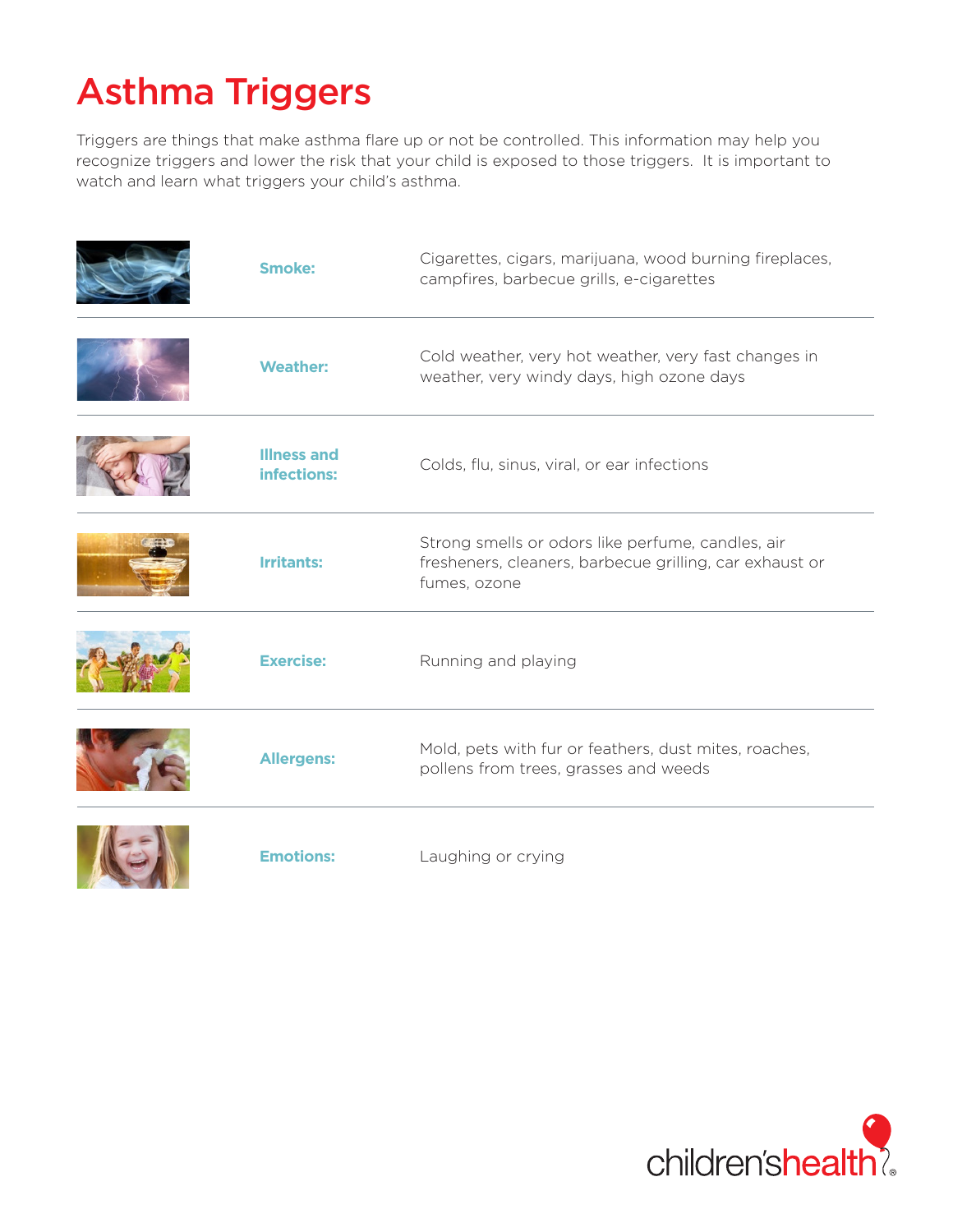## How Can You Reduce Asthma Triggers?

## **Smoke**

- Do not let anyone smoke around your child, in your home or in your car even if your child is not there.
- Keep your child away from campfires, wood burning fireplaces and barbecue grill smoke.

## **Dust mites**

- Vacuum and dust your furniture, carpets and your child's room weekly. Do this when your child is not present.
- Allergy proof bed covers: Use allergy-proof mattress cover and pillow covers if your child is allergic to dust mites. Limit or avoid drapes or curtains.
- Clean bedding: Wash your child's sheets and other bedding in HOT water (130°F) every week.
- Air filter: Change the air filter for your heat and AC system every 1-3 months.

#### **Roaches**

- Fix leaks and prevent or clean up standing water that attracts roaches.
- Put food away immediately in sealed containers.
- Use roach bait traps, gels or foam to get rid of roaches. Do not use sprays when your child is home.
- Use plastic container boxes instead of cardboard boxes for storage. Cardboard boxes can attract roaches.

### **Strong smells**

- Do not use cleaning products when your child is home.
- Avoid sprays, perfumes, air fresheners, candles and paints.

### **Exercise**

• If running or playing triggers your child's asthma, talk with your child's doctor or other health care provider about using the reliever (rescue) medicine 10 to 15 minutes before they exercise or play.